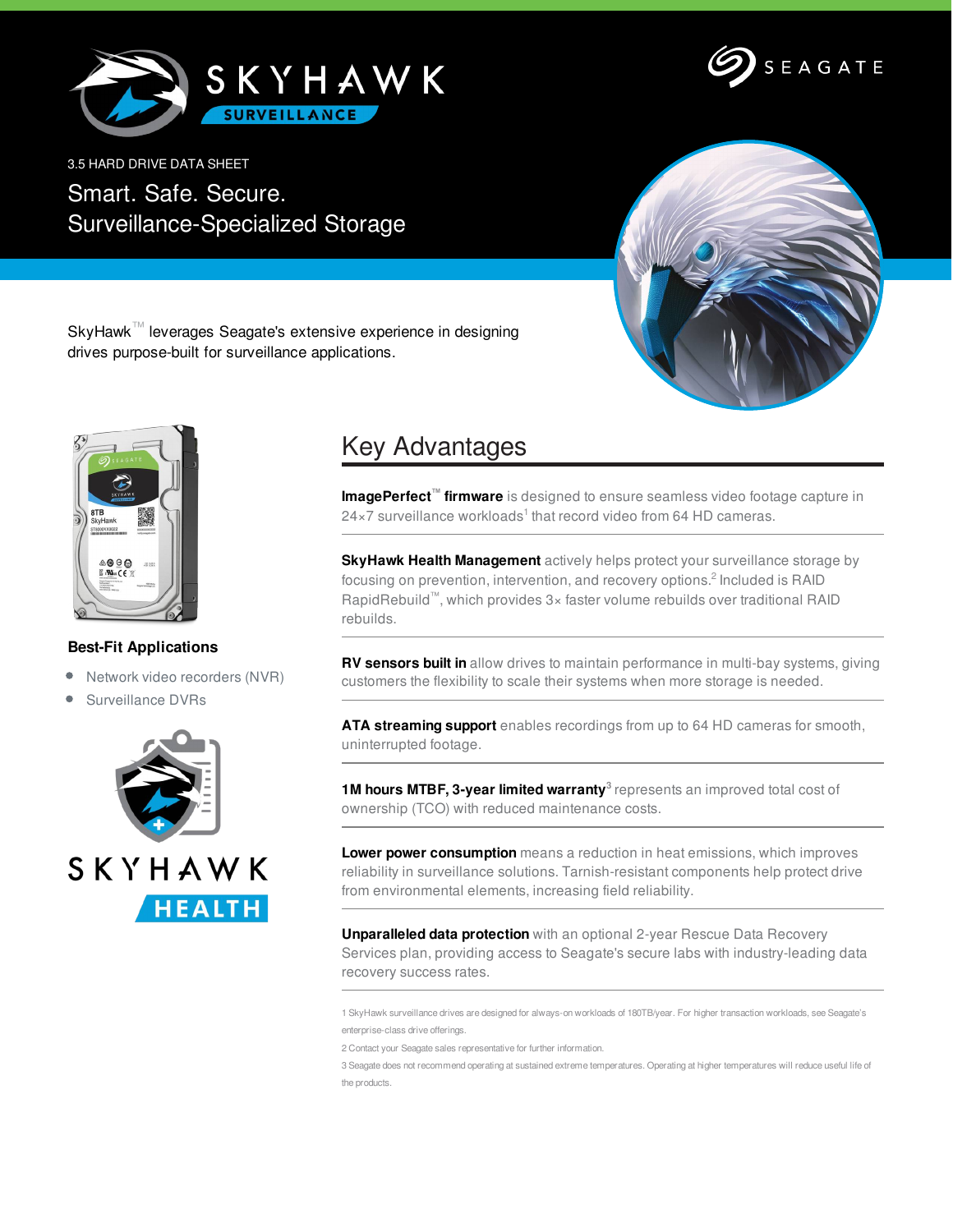



| Specifications                                        | 8TB              | 8TB              | 6TB              | 6TB              | 4TB              |  |  |  |
|-------------------------------------------------------|------------------|------------------|------------------|------------------|------------------|--|--|--|
| Standard Model Numbers                                | ST8000VX004      | ST8000VX0022     | ST6000VX001      | ST6000VX0023     | ST4000VX007      |  |  |  |
| SkyHawk™ Health Management Included                   | Yes              | Yes              | Yes              | Yes              | Yes              |  |  |  |
| Interface                                             | SATA 6Gb/s       | SATA 6Gb/s       | SATA 6Gb/s       | SATA 6Gb/s       | SATA 6Gb/s       |  |  |  |
| <b>Features and Performance</b>                       |                  |                  |                  |                  |                  |  |  |  |
| Drive Bays Supported                                  | Up to 16         | Up to 16         | Up to 16         | Up to 16         | Up to 16         |  |  |  |
| <b>Cameras Supported</b>                              | Up to 64         | Up to 64         | Up to 64         | Up to 64         | Up to 64         |  |  |  |
| <b>RV Sensors</b>                                     | Yes              | Yes              | Yes              | Yes              | Yes              |  |  |  |
| Max. Sustained Transfer Rate OD (MB/s)                | 210MB/s          | 210MB/s          | 180MB/s          | 195MB/s          | 190MB/s          |  |  |  |
| Cache (MB)                                            | 256              | 256              | 256              | 256              | 64               |  |  |  |
| Reliability/Data Integrity                            |                  |                  |                  |                  |                  |  |  |  |
| <b>Tarnish Resistant</b>                              | Yes              | Yes              | Yes              | Yes              | Yes              |  |  |  |
| Load/Unload Cycles                                    | 300,000          | 300,000          | 300,000          | 300,000          | 300,000          |  |  |  |
| Nonrecoverable Read Errors per Bits Read, Max         | 1 per 10E15      | 1 per 10E15      | 1 per 10E14      | 1 per 10E15      | 1 per 10E14      |  |  |  |
| Power-On Hours per Year (24×7)                        | 8760             | 8760             | 8760             | 8760             | 8760             |  |  |  |
| Workload Rate Limit $(WRL)^2$                         | 180              | 180              | 180              | 180              | 180              |  |  |  |
| <b>MTBF</b>                                           | 1,000,000hr      | 1,000,000hr      | 1,000,000hr      | 1,000,000hr      | 1,000,000hr      |  |  |  |
| Warranty, Limited (years) <sup>3</sup>                | 3                | 3                | 3                | 3                | 3                |  |  |  |
| Power Management                                      |                  |                  |                  |                  |                  |  |  |  |
| Startup Current, Typical (12V, A)                     | 1.8              | 2.0              | 1.8              | $\overline{c}$   | 1.8              |  |  |  |
| Average Operating Power (W)                           | 8.73W            | 9.0W             | 5W               | 9W               | 5.5W             |  |  |  |
| Idle Average (W)                                      | 7.06W            | 7.6W             | 3.4W             | 7.2W             | 3.2W             |  |  |  |
| Standby Mode/Sleep Mode, Typical (W)                  | 0.96/0.96        | 0.6/0.6          | 0.25/0.25        | 0.6/0.6          | 0.25/0.25        |  |  |  |
| Voltage Tolerance (5V)                                | $+10/-5%$        | ±5%              | ±5%              | ±5%              | ±5%              |  |  |  |
| Voltage Tolerance (12V)                               | ±10%             | ±10%             | ±10%             | ±10%             | ±10%             |  |  |  |
| Environmental/Temperature                             |                  |                  |                  |                  |                  |  |  |  |
| Operating (ambient, min °C)                           | 5                | 5                | $\mathbf 0$      | 5                | $\mathbf 0$      |  |  |  |
| Operating (drive case, max $^{\circ}$ C) <sup>4</sup> | 70               | 70               | 70               | 70               | 70               |  |  |  |
| Nonoperating (ambient, min °C)                        | $-40$            | $-40$            | $-40$            | $-40$            | $-40$            |  |  |  |
| Physical                                              |                  |                  |                  |                  |                  |  |  |  |
| Height (mm/in, max)                                   | 26.11mm/1.028in  | 26.11mm/1.028in  | 26.11mm/1.028in  | 26.11mm/1.028in  | 26.11mm/1.028in  |  |  |  |
| Width (mm/in, max)                                    | 101.85mm/4.010in | 101.85mm/4.01in  | 101.85mm/4.01in  | 101.85mm/4.01in  | 101.85mm/4.01in  |  |  |  |
| Depth (mm/in, max)                                    | 146.99mm/5.787in | 146.99mm/5.787in | 146.99mm/5.787in | 146.99mm/5.787in | 146.99mm/5.787in |  |  |  |
| Weight (g/lb)                                         | 716g/1.579lb     | 780g/1.72lb      | 610g/1.345lb     | 705g/1.55lb      | 635g/1.40lb      |  |  |  |
| Carton Unit Quantity                                  | 20               | 20               | 20               | 20               | 20               |  |  |  |
| Cartons per Pallet/Cartons per Layer                  | 40/8             | 40/8             | 40/8             | 40/8             | 40/8             |  |  |  |

1 Later 6TB and 3TB models are ST6000VX001 and ST3000VX009.

2 SkyHawk surveillance drives are designed for always-on workloads of 180TB/year. For higher transaction workloads, see Seagate's enterprise-class drive offerings. 3 Extended warranty options available. Consult your distributor for details.

4 Seagate does not recommend operating at sustained extreme temperatures. Operating at higher temperatures will reduce useful life of the products.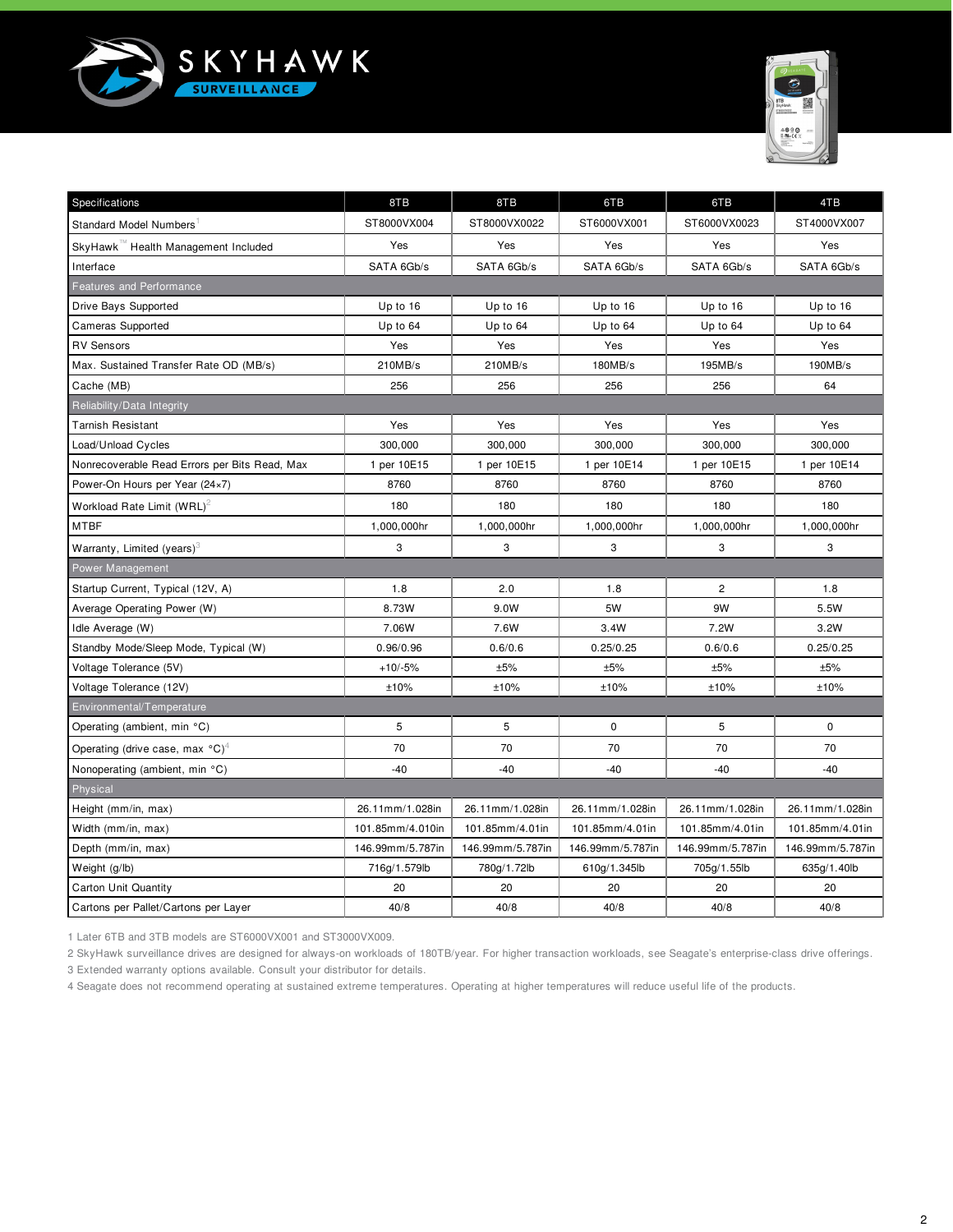



| Specifications                                        | 3TB              | 3TB              | 2TB              | 1TB              |  |  |  |  |  |
|-------------------------------------------------------|------------------|------------------|------------------|------------------|--|--|--|--|--|
| Standard Model Numbers                                | ST3000VX009      | ST3000VX010      | ST2000VX008      | ST1000VX005      |  |  |  |  |  |
| SkyHawk™ Health Management Included                   |                  |                  |                  |                  |  |  |  |  |  |
| Interface                                             | SATA 6Gb/s       | SATA 6Gb/s       | SATA 6Gb/s       | SATA 6Gb/s       |  |  |  |  |  |
| <b>Features and Performance</b>                       |                  |                  |                  |                  |  |  |  |  |  |
| Drive Bays Supported                                  | Up to 8          | Up to 8          | Up to 8          | Up to 8          |  |  |  |  |  |
| <b>Cameras Supported</b>                              | Up to 64         | Up to 64         | Up to 64         | Up to 64         |  |  |  |  |  |
| <b>RV Sensors</b>                                     |                  |                  |                  |                  |  |  |  |  |  |
| Max. Sustained Transfer Rate OD (MB/s)                | 180MB/s          | 190MB/s          | 180MB/s          | 180MB/s          |  |  |  |  |  |
| Cache (MB)                                            | 256              | 64               | 64               | 64               |  |  |  |  |  |
| Reliability/Data Integrity                            |                  |                  |                  |                  |  |  |  |  |  |
| <b>Tarnish Resistant</b>                              | Yes              | Yes              | Yes              | Yes              |  |  |  |  |  |
| Load/Unload Cycles                                    | 300,000          | 300,000          | 300,000          |                  |  |  |  |  |  |
| Nonrecoverable Read Errors per Bits Read, Max         | 1 per 10E14      | 1 per 10E14      | 1 per 10E14      | 1 per 10E14      |  |  |  |  |  |
| Power-On Hours per Year (24×7)                        | 8760             | 8760             | 8760             | 8760             |  |  |  |  |  |
| Workload Rate Limit (WRL) <sup>2</sup>                | 180              | 180              | 180              | 180              |  |  |  |  |  |
| <b>MTBF</b>                                           | 1,000,000hr      | 1,000,000hr      | 1,000,000hr      | 1,000,000hr      |  |  |  |  |  |
| Warranty, Limited (years) $3$                         | 3                | 3                | 3                | 3                |  |  |  |  |  |
| Power Management                                      |                  |                  |                  |                  |  |  |  |  |  |
| Startup Current, Typical (12V, A)                     | 1.8              | 1.8              | 1.8              | 1.8              |  |  |  |  |  |
| Average Operating Power (W)                           | 3.5W             | 5.6W             | 5.6W             | 5.6W             |  |  |  |  |  |
| Idle Average (W)                                      | 2.5W             | 4.0W             | 4.0W             | 4.0W             |  |  |  |  |  |
| Standby Mode/Sleep Mode, Typical (W)                  | 0.25/0.25        | 0.5/0.5          | 0.5/0.5          | 0.5/0.5          |  |  |  |  |  |
| Voltage Tolerance (5V)                                | ±5%              | ±5%              | ±5%              | ±5%              |  |  |  |  |  |
| Voltage Tolerance (12V)                               | ±10%             | ±10%             | ±10%             | ±10%             |  |  |  |  |  |
| Environmental/Temperature                             |                  |                  |                  |                  |  |  |  |  |  |
| Operating (ambient, min °C)                           | $\mathbf 0$      | $\mathbf 0$      | $\mathbf 0$      | $\mathbf 0$      |  |  |  |  |  |
| Operating (drive case, max $^{\circ}$ C) <sup>4</sup> | 70               | 70               | 70               | 70               |  |  |  |  |  |
| Nonoperating (ambient, min °C)                        | $-40$            | $-40$            | $-40$            | $-40$            |  |  |  |  |  |
| Physical                                              |                  |                  |                  |                  |  |  |  |  |  |
| Height (mm/in, max)                                   | 20.20mm/0.795in  | 26.11mm/1.028in  | 26.11mm/1.028in  | 20.20mm/0.795in  |  |  |  |  |  |
| Width (mm/in, max)                                    | 101.85mm/4.01in  | 101.85mm/4.01in  | 101.85mm/4.01in  | 101.85mm/4.01in  |  |  |  |  |  |
| Depth (mm/in, max)                                    | 146.99mm/5.787in | 146.99mm/5.787in | 146.99mm/5.787in | 146.99mm/5.787in |  |  |  |  |  |
| Weight (g/lb)                                         | 490g/1.08lb      | 490g/1.08lb      | 610g/1.345lb     | 415g/0.915lb     |  |  |  |  |  |
| <b>Carton Unit Quantity</b>                           | 25               | 20               | 20               | 25               |  |  |  |  |  |
| Cartons per Pallet/Cartons per Layer                  | 40/8             | 40/8             | 40/8             | 40/8             |  |  |  |  |  |

1 Later 6TB and 3TB models are ST6000VX001 and ST3000VX009.

2 SkyHawk surveillance drives are designed for always-on workloads of 180TB/year. For higher transaction workloads, see Seagate's enterprise-class drive offerings. 3 Extended warranty options available. Consult your distributor for details.

4 Seagate does not recommend operating at sustained extreme temperatures. Operating at higher temperatures will reduce useful life of the products.